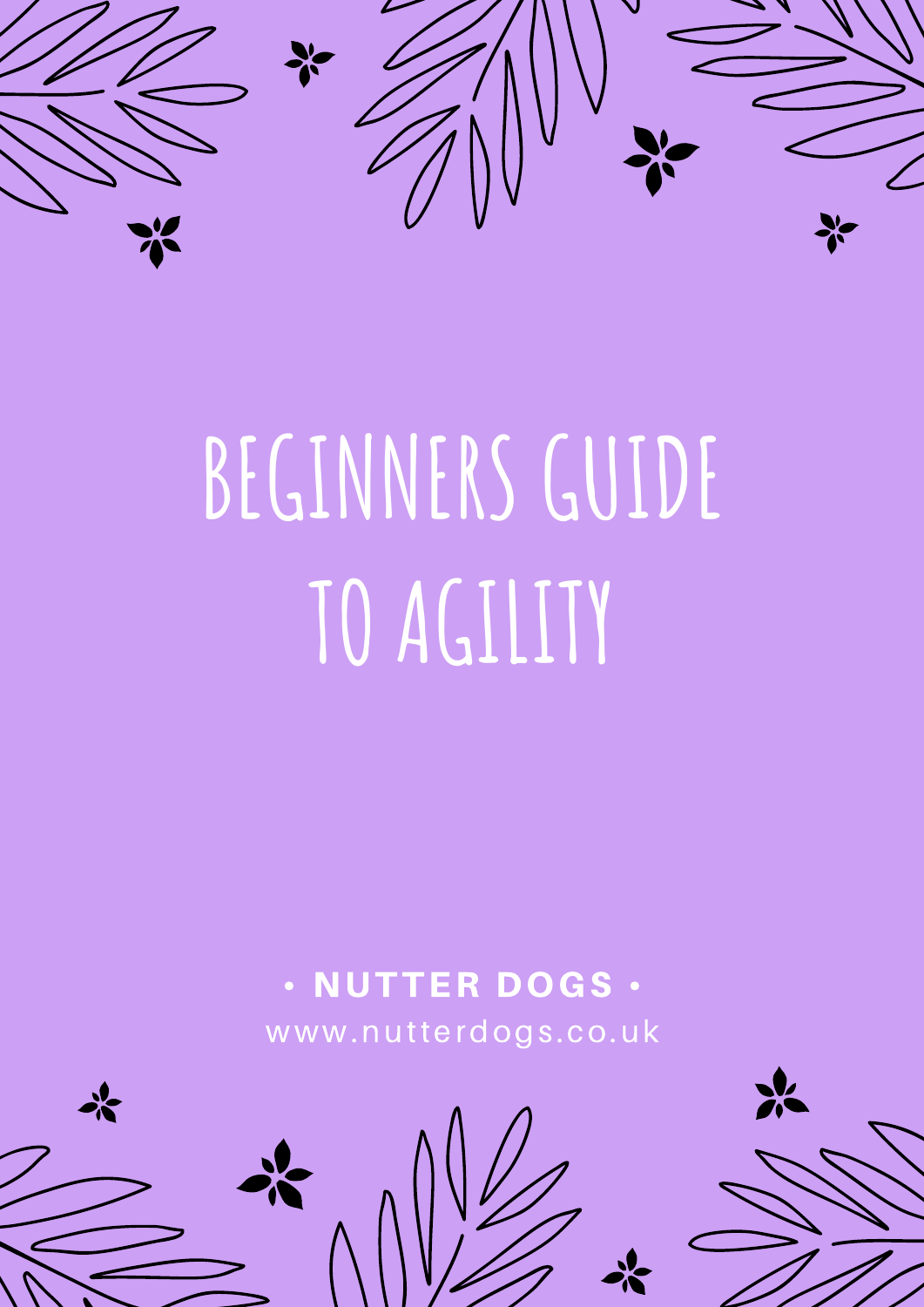#### **T H I S S O U N D S I N T E N S E . . .**

And it is! Agility is fast, fun and furious - addictive for both handler & dog alike. But just because your dog is encouraged to go as fast as possible (whilst being as safe as possible, and whilst you exert as much control as possible...) that doesn't mean *you* have to be fast! There are plenty of people who train regularly and compete who are not mobile at all - who are able to handle their dog at a distance, relying on verbal control rather than physical presence. It is amazing to watch and an honour to help our distance handlers succeed!

### **A G I L I T Y . . . WH A T I S I T ? !**

You may have seen agility at Crufts on TV, or by a display team at a county show, and found your interest piqued. If you haven't seen it, get yourself on Youtube and give it a watch - it's a lot of fun, even as a spectator!

At its essence, agility is a fast paced sport which derived from dog working trials (and likely inspired by horse show jumping). The first agility show was held at Crufts in 1978, and we've come a long way since then!

Like that very first show, dog and handler work together at competitions as a team to tackle a course set by a judge. They are *marked* on how they tackle the course receiving *faults* for things such as dislodging jump poles, jumping the coloured area on the end of a contact, entering the weaves from the wrong side, or running past or under jumps. They can also be *eliminated* for taking an off-course obstacle. This can be hard to prevent as often your dog is behind or ahead of you on a course - control is very important!

Agility is fast - there's no doubt about that. Quite often there will be less than 5 seconds between a winner and 10th place; often there's less than a second between the higher places at comps.

## **BEFORE YOU START AGILITY**

#### **WH E R E C A N I T R A I N ?**

There are a lot of options, including KC clubs and private clubs & trainers. Wherever you train, it is important that your trainer doesn't throw you in at the deep end - you should be spending a good length of time working on the *foundations* before your dog starts tackling equipment, especially the more physically challenging and potentially dangerous equipment like contacts and weaves.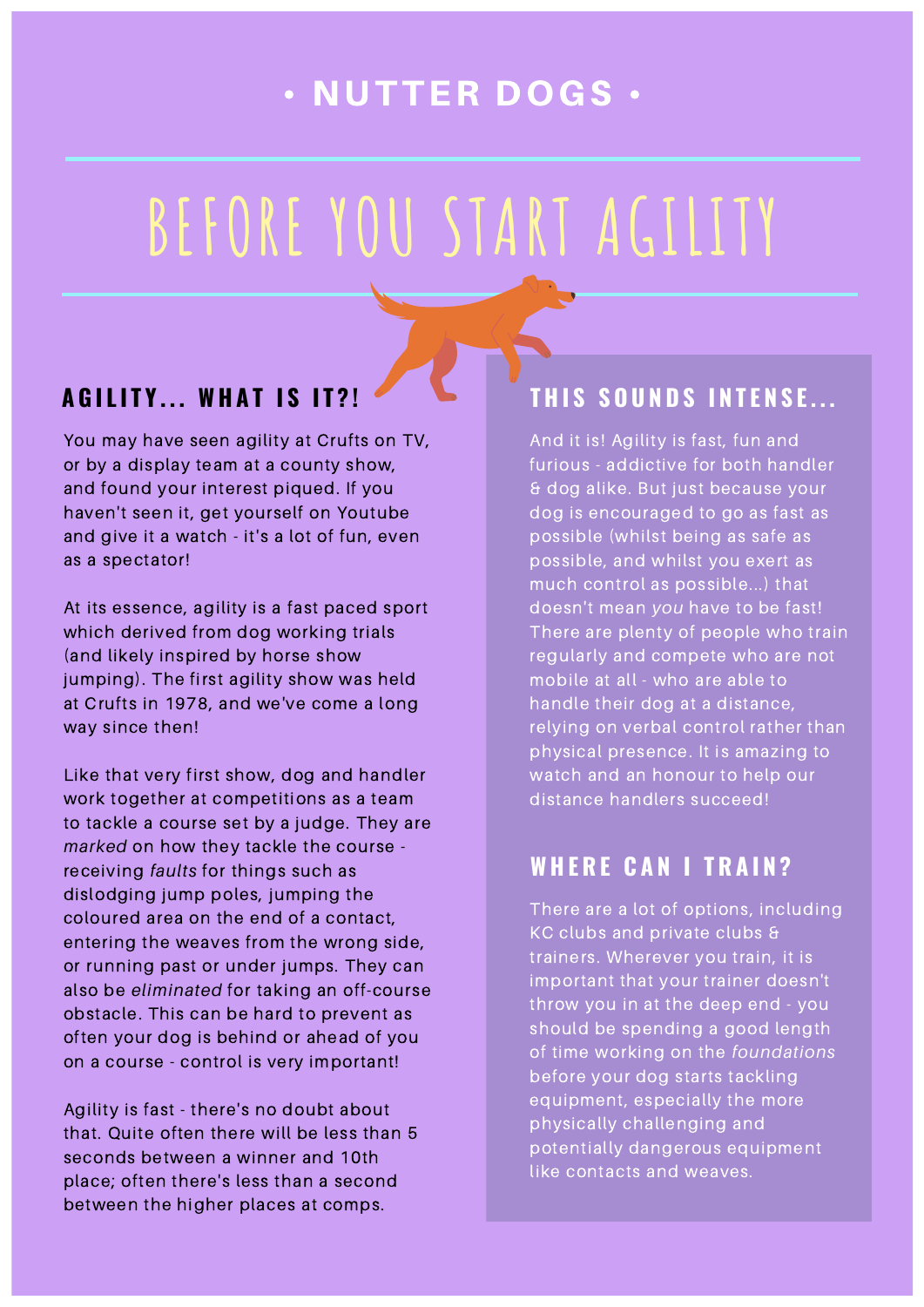## **A WO R D F O R E V E R Y T H I N G !**

There are many different terms used within agility - typically referring to a specific manoeuvre that either a dog or handler is performing. Some of these are self explanatory, e.g. a **front cross** is where you *cross* in *front* of the dog, and some are very much not, e.g. a **threadle** is where you pull a dog in to the nonobvious side of a jump.

## **AGILITY TERMS**

## **G E N E R A L A G I L I T Y T E R M S**

*Acceleration* is the ideal state for a lot of agility - the dog picking up speed as they travel across the course. Sometimes we need *deceleration (decel)* for the dog to slow down a tiny bit!



*Commitment* to an obstacle means that the dog will take that next, regardless of the handler's movements - we want strong obstacle commitment to enable us to then move on to the next part of the course.

*Criteria* is how you expect the dog to perform an obstacle - they are then either performing *to criteria* or *not to criteria*.

A *cross* is used to switch which side of the handler the dog is on.

A *cue* can be verbal or physical, but is the signal given by the handler to complete a particular obstacle or manoeuvre in a particular way.

When looking at a course, you need to look not only at where the obstacles are, but where the *dog's line* will take them. This refers to the path that the dog will take across the ground - and will very likely *not* be a straight line from A to B!

A dog heading on independently to an obstacle is *driving* to that obstacle. The arm nearest the dog is the arm that will be used to physically *drive* the dog - the *drive arm*. In comparison, the arm furthest from the dog (or the *off arm*) is usually used to *turn* the dog away from you or to indicate *decel*.

*Forward focus* refers to a dog looking ahead at obstacle(s) - not at their handler. The more the dog is looking for obstacles, the easier it is to direct them when ahead of you... in theory!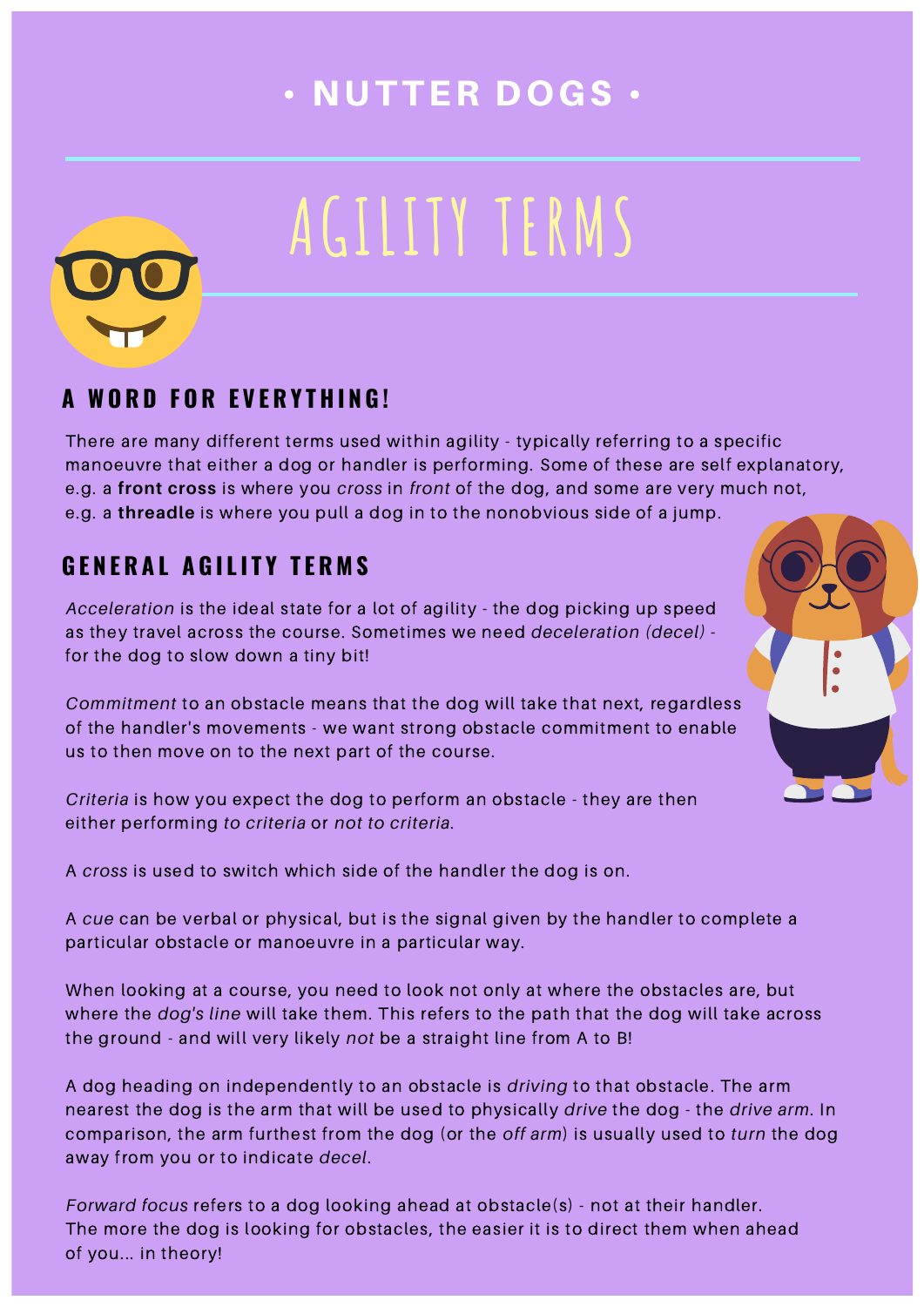### **B L I N D C R O S S**

*Where the handler is ahead of the dog on the course & changes side, without turning toward the dog.*

Blind crosses keep your dog in *acceleration* and encourage your dog to stay close to you on exit. They are used for small changes of direction only - not 90° turns.

Blind crosses also mean you are temporarily *blind* to your dog, so may not be a good idea if there are lots of *traps* around!

#### **F R O N T C R O S S**

*Where the handler is ahead of the dog on the course & changes side, while turning in toward / to face the dog.*

Front crosses slow your dog down (they encourage *decel*) on approach and push them away from you on exit.

As you have your eyes on your dog throughout, front crossing helps prevent them from taking *traps* (i.e. incorrect next obstacles) on course - but also temporarily roots you to the spot as requires a lot of fast fancy footwork.

## **CROSSES & TURNS (OH MY!)**

## **P I V O T ( T U R N )**

*Where the handler turns, keeping the dog on the same side but changing the dog's trajectory.*

Pivots or pivot turns are an important and sometimes neglected skill in agility. They can be used to shape the *dog's line* on the ground or through a series of jumps.

### **R E A R C R O S S**

*Where the handler is behind the dog on the course & changes side - to the rear of the dog.*

Rear crosses are most often used by distance handlers, and as a "oh no" handling option by running handlers!

They can be hard to pull off as require a lot of obstacle *commitment* and *drive* from the dog and a good understanding of directional cues.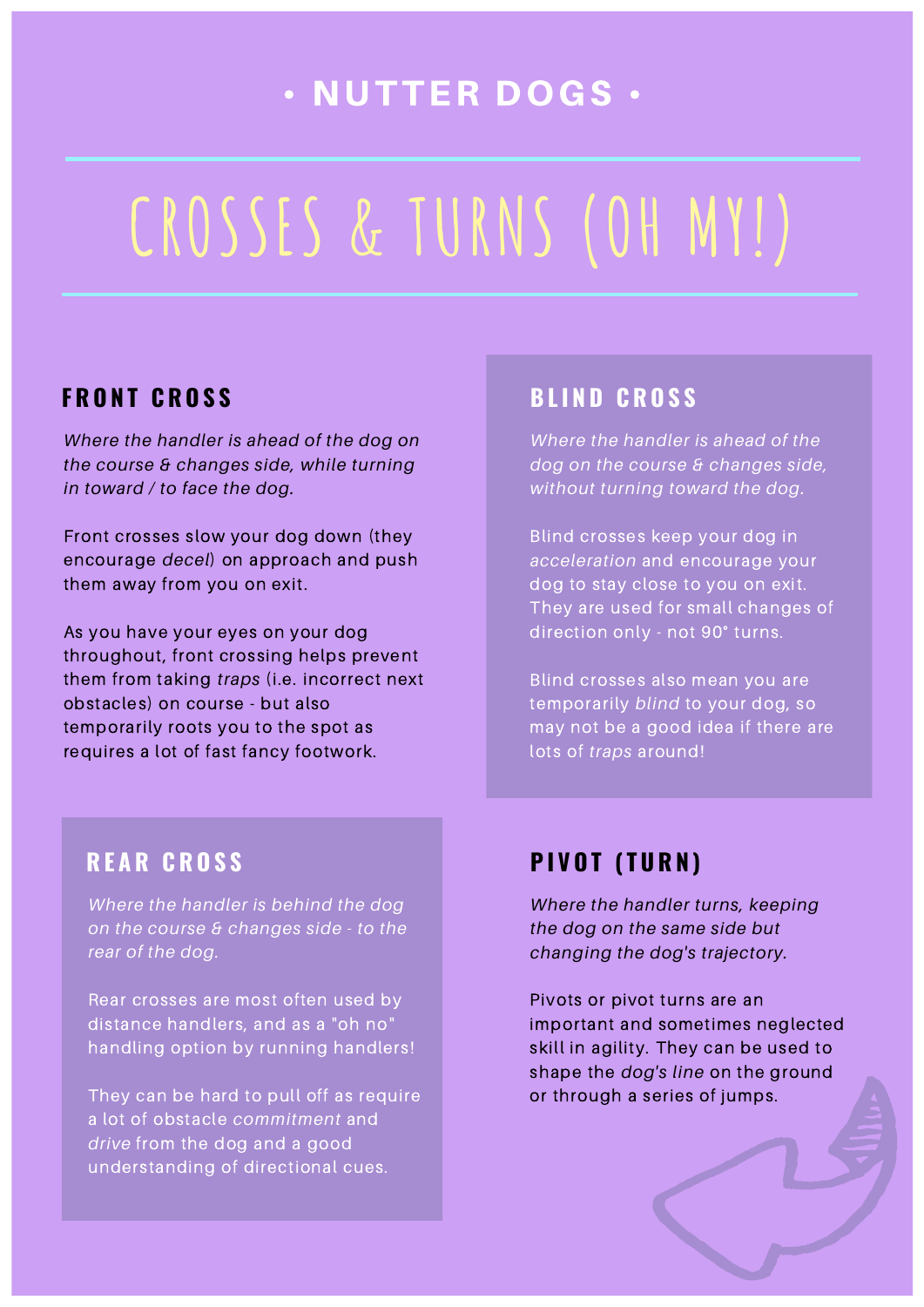#### **J U S T B O U N C E !**

Nowadays most people don't have a general jump cue - though you do still hear *over* and *jump* from time to time. The problem with these generic cues is they aren't usually taught to any *criteria* so the dog doesn't understand the cue except for "jump a jump in front of you". There is a lot more to jumps than that - they can jump long, they can jump tightly, they can turn; and

they don't always take the obvious side of the jump!

It is important that each of your verbal jump cues are distinctive enough from each other, and given early enough to the dog, so that they can translate the human speech into dog action, adjust their gait or path if necessary, and then carry that out - long before they get to the jump itself!

## **T H E M O S T C O M M O N O B S T A C L E**

- Standard jump: a single pole between two wings
- Tyre: a circular hoop jump
- Wall: a solid looking piece (no gaps that dogs can see underneath so they don't know what's on the other side) with two pillars on either side
- Spread jump: two standard jumps placed one in front of the other, with the first jump's pole being 10cm lower than the dog's normal jump height; dog has to clear both poles.
- Long jump: a *long* construction of up to 5 elements (wood or foam) - the dog has to jump *long* to clear all elements.

Jumps are by far the obstacle that your dog will tackle the most often. As a newbie to the agility world your dog certainly shouldn't be jumping higher than elbows even if they are good at jumping over things while out on walks etc - as it takes a while to teach our dogs good *jump form* and for them to understand their own bodies and how to safely and successfully navigate jumps.

- Standard: Jump long drive out
- Directional: Turn left/right
- Decel: Jump tightly
- Wing wrap: Jump tightly, doing a 360° *wrap* around the wing
- Back of the jump: Take the nonobvious side of the jump when *pushed* to it (backside) or *pulled* to it (threadle)

**DARE TO JUMP?**

## **T Y P E S O F J U M P S**

There are a number of different jumps most of which require the same action from your dog, but which *look* very different to them.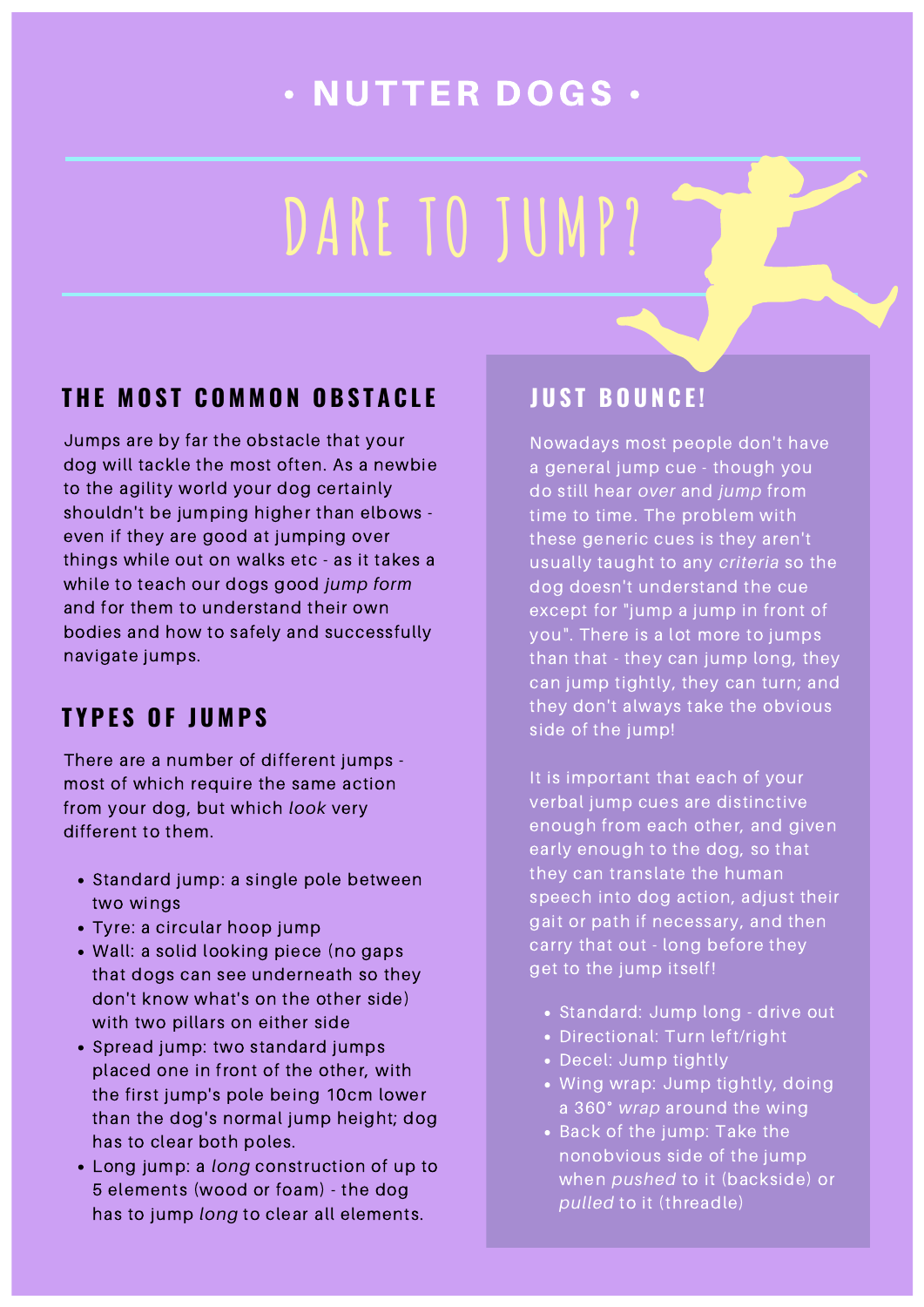**TUNNELS...**

**MAKING DOGS CRAZY SINCE 1978**

#### **B L I N D T O Y O U**

- Dog's name look at me
- Directional cue turn left/right
- Jump cue perform this action on an upcoming jump next (e.g. backside, wing wrap, GO)
- Other obstacle cues look for this obstacle and take it

Remember that while your dog is in the tunnel, they are completely blind to where you are and what you're doing. Sometimes this is a bonus, as it means that we can get into position for a cross or start moving toward the next obstacle and make the dog catch up with us. And sometimes it isn't at all, as if the dog comes out of the tunnel and sees an obstacle

We need to give information to the dog on what to do next *while* in the tunnel - this may include checking in with you or a certain piece of equipment that we want them to look for.

close by they may take that - even if you haven't told them to do so! Or they may run straight to you, instead of taking an obstacle you *thought* you had indicated.

Examples of cues we may give, for the dog to perform on exit:

## • NUTTER DOGS •

#### **S A F E T Y F I R S T !**

We work a lot with beginners on making their dogs into tunnel monsters, so that they can be sent from far away to a tunnel (so they will *drive* to it) and so they will take the tunnel regardless of what you are doing (so they *commit* to it). Tunnels are also a great place to start introducing crosses, as they give you a couple of seconds to get in the right position - and your dog is likely to come out looking at you for guidance on where to go next!

Although tunnels are one of the *safest* bits of equipment, they can still cause problems if not pegged or weighted down appropriately. Faster dogs often run along the outer edge of the tunnel (think Sonic the Hedgehog style!) if sent in from harder angles, and it is important that the tunnel doesn't shift or they'll slip and potentially injure themselves!

## **C R E A T I N G A T U N N E L M O N S T E R**

Tunnels are one of the first pieces of equipment we can safely introduce to inexperienced & younger dogs, as the dog isn't having to jump or twist at all. Dogs must run through from one side of the tunnel to the other - meaning they exit from the opposite side they were sent in. Turning around in the tunnel is an impressive feat of dexterity - but not what we want!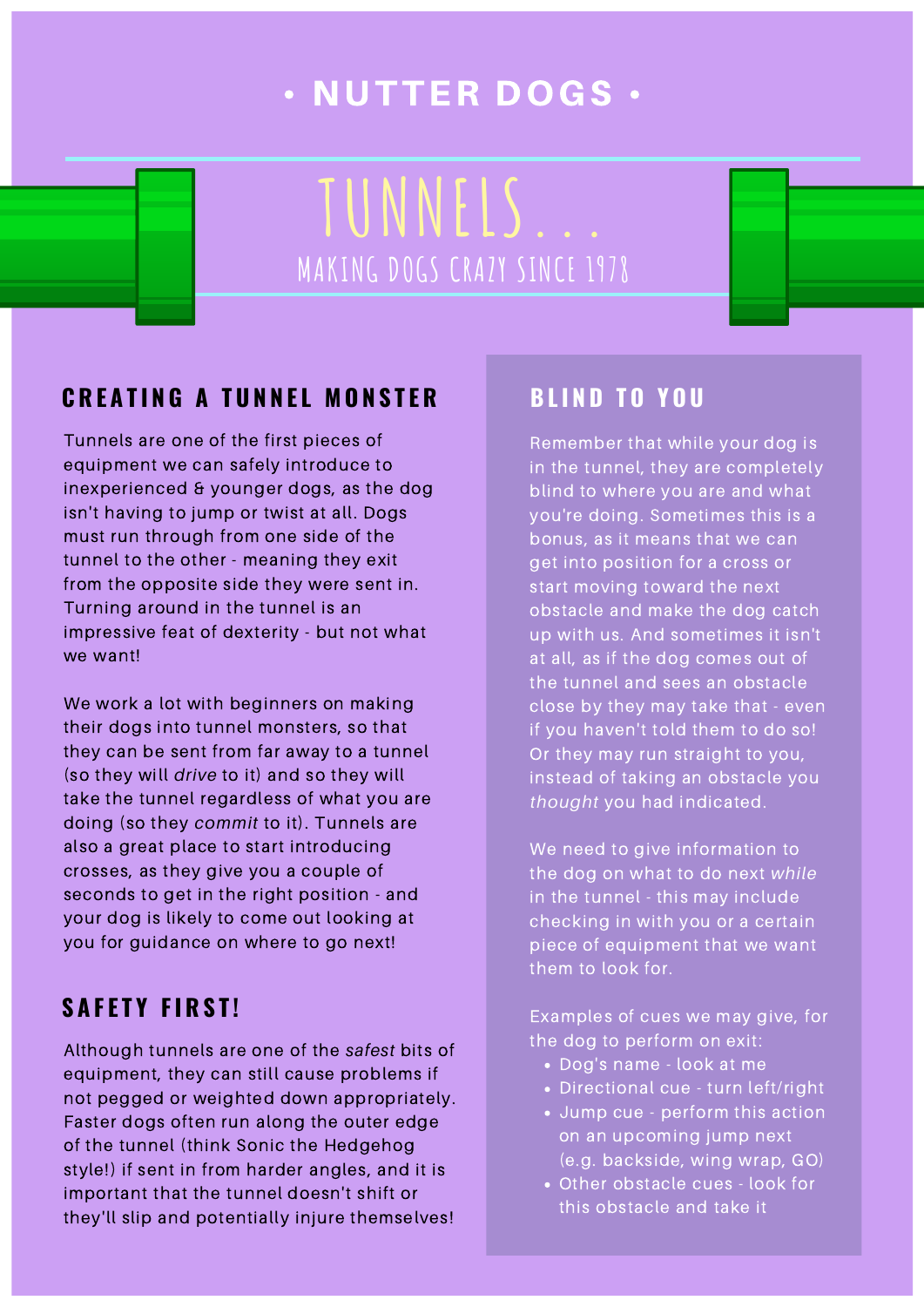## **THE BIG ONES - CONTACTS**

### **S O WH A T ' S T H I S A B O U T " C R I T E R I A " ?**

- 4 on: dog stops with four feet on the contact point - usually seen on seesaw, mostly for small dogs.
- 2 on, 2 off: dog stops with two feet on the contact, two on the ground.
- Running: for the a frame (and dog walk if you're feeling brave) - the dog learns a set stride pattern to take them across the entire contact.

When performing any of the contacts, dogs have to touch (with any one part of their body) the differently coloured parts of the contact (the contact points) at both the start and end. For the seesaw that must also have hit the ground before the dog departs. Failure to do any of these results in *faults* if competing - and is a safety risk otherwise. No leaping from the top!

It is important to have *criteria* for your dog's contacts, such as:

We don't do *hope and pray* contacts where we try to stop or slow the dog down mid stride on the coloured bit, then let them go again. It relies far too much on you being in the right place and doesn't give the dog clear understanding of what they are supposed to do.

## • NUTTER DOGS •

#### **WH A T E X A C T L Y A R E T H E Y ?**

The *contact* equipment is the most daunting looking kit in an agility course. Consisting of the *a-frame*, *dog walk* and *seesaw*, these require the dogs to exercise a lot of self control, to understand how to safely increase and decrease their speed, and perform set *criteria* at the end.

The *a frame* is a pair of two wide, steep planks that the dog must traverse.

The *dog walk* is the tallest piece; three very thin planks attached to each other that the dog has to run over. This requires great balance from the dog - especially when they're travelling at speed!

The *seesaw* is the only piece of equipment in a course that moves - it bangs down to the ground like a child's seesaw and dogs must have the confidence and understanding of where the *tipping point* is in order to safely navigate it.

Top tip: the *dog walk* and *seesaw* look very, very similar to the dog on approach as they are the exact same angle - so distinctive cues and *early* cues are important!

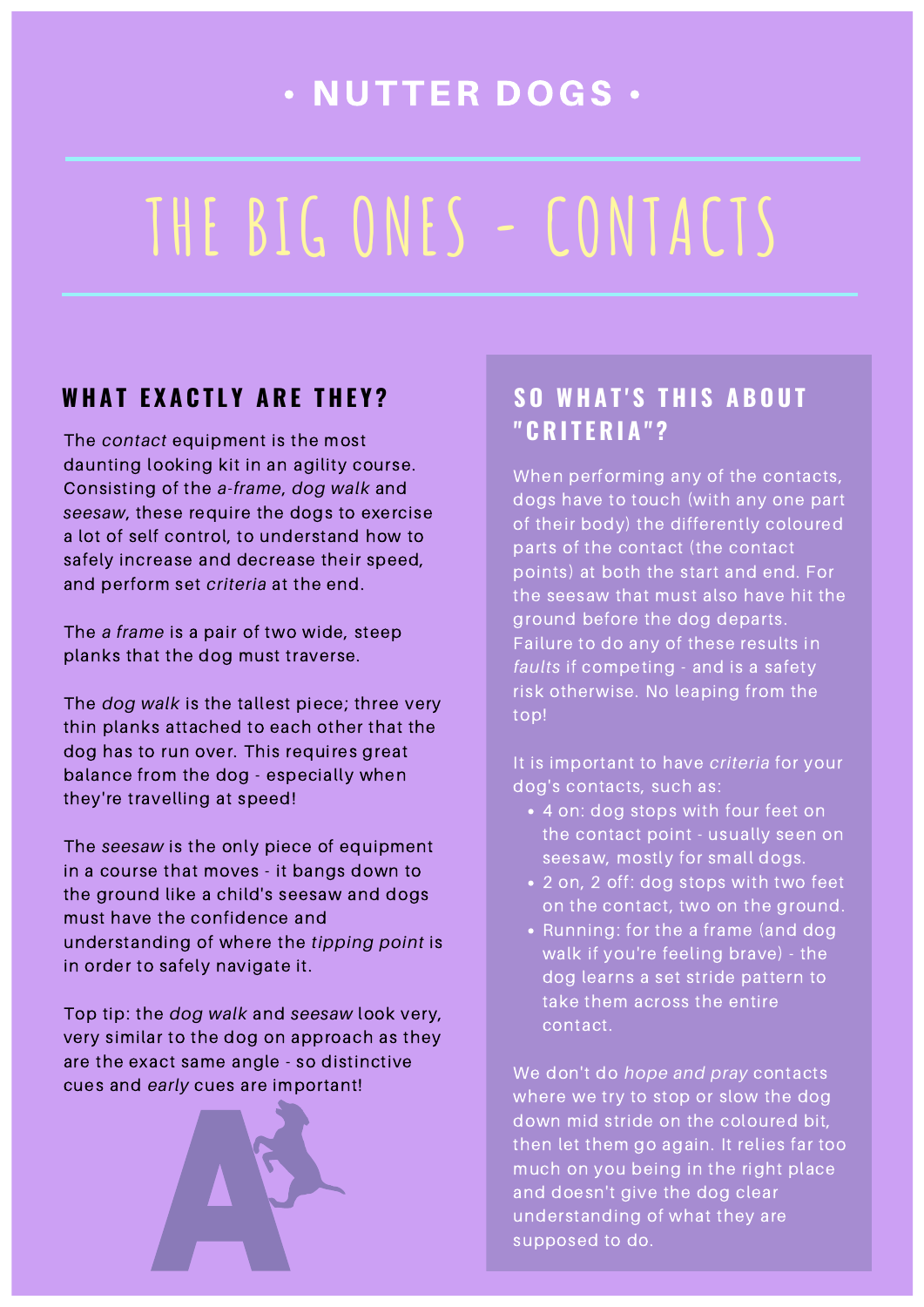## **GET YOUR WIGGLE ON!**

### **H OW D O WE T E A C H T H E M ?**

- Channel weaves: dog runs through 6 or 12 poles in total (3 and 3 or 6 and 6 on each side) and the gap is slowly reduced.
- V weaves: a set of weaves that bend at the joint where poles meet base; these are initially flattened so the dog is stepping between, then slowly lifted up.
- 2 x 2: the dog is *shaped* to run through a "gate" of two poles,

which are then adjusted until they are one in front of the other. Then more gates are slowly added.

Quite often a combination of methods is used to teach independence and preferred footwork.

We don't suggest *luring* through the weaves, as although this seems like a shortcut to the finished goal, it doesn't promote independence at all dogs usually are looking at your hand, not the poles!

## • NUTTER DOGS •

### **WE A V E , WE A V E , WE A V E !**

Weaves are one of the most exciting things to watch - and one of the toughest on the dog's body. It requires the dog to fully flex and bend their spine throughout and puts a lot of pressure into the dog's shoulders. For bigger dogs, it's not uncommon to see them in contact with the weaves at several points their head and shoulders passing by one pole, their body curved around another, and their tail curved around another still.

Weaves require enormous levels of concentration from the dog. We usually see six or twelve poles at a time in a course that's a long time for them to be doing this physically demanding obstacle!

For all these reasons, weaves are one of the last things we teach dogs when working through agility skills. We need to make absolutely sure the dog is fully grown and that they are physically capable of doing them - as well as mentally capable of it! They aren't one to rush into, and most trainers don't even begin to start training them until the dog is 15-16 months old.



#### **T H I N G S T O R E M E M B E R . . .**

Dogs have to enter the weaves with their left shoulder first.

The faster the dog approaches the weaves, the harder for them to stay in. They need to learn to *decel* themselves at the last possible moment.